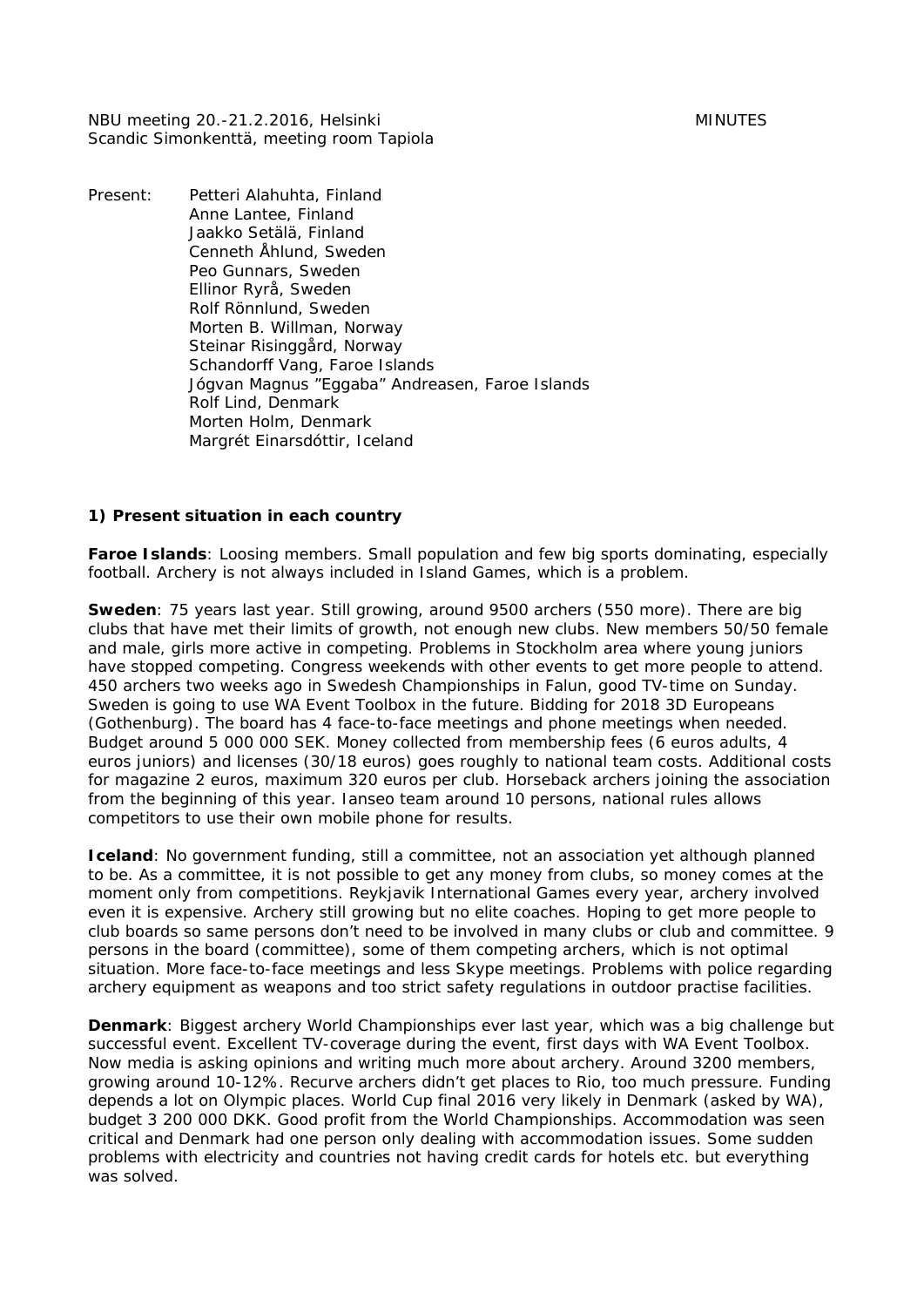**Norway**: Things going well. 2 empolyees, other concentrating only for club development. 14 new clubs last year, more than 1000 competing archers, more than 4000 members. Budget around 5 700 000 NOK. Using Ianseo as a score system but also for announcing events. 15 smaller sports in a pool, getting funding for two streaming. 4 national championships, outdoor nowadays 3 days. Cooperation with some other sports for example in coaches' education. Indoor practice facilities as a challenge, some clubs can't grow because of that. Other challenge is to get cities etc. in cooperation.

**Finland**: Two bigger events with TV-coverage. Finnish championship week for the first time in Finland a week ago, 22 sports, 1500 athletes, around 5000 spectators on site. 13 hours live TV, 1 hour for archery. Positive feedback and good media coverage. Finnish Outdoor Championship finals were organized last summer in the middle of Helsinki city at Senaatintori. 1 h 10 min TV broadcast, free entrance, good media coverage. The bid for 2018 World Field Championships was not successful against Italy (and the US). A lot of cooperation with shooting, golf, curling and bowling especially in coaches' courses and development. Beginners course concept adopted from the Netherlands. Now two employees plus two part-time coaches. Amount of archers slowly increasing. This year more effort to communications, also club development program and junior development program beginning. Plans for result system based on Ianseo. Environment is changing and in the future it is possible that some mergers will be seen among sports associations.

## **2) Nordic rules for NUM – changes**

New team rules were agreed and some small changes made to dress regulations. From now on, all countries can decide whether they register archers representing a club or their country. Archers without a team goes to Nordic teams that can consist also from only two members. Teams are not nominated before the competition, best 3 archers will be a team. Only one archer can be changed after qualification round. Exact rule is written on the Nordic document.

Countries are preparing own shooting shirts for NUM but it is allowed to continue shooting in a club shirt. Camo equipment (not clothing) is allowed in NUM.

FITA Cadets (16-17 years) will shoot 50 meters in compound category.

NUM organizers wish to have judges from participating countries. Denmark would like to know beforehand how many judges will be coming from other countries next summer.

New name World Archery Nordic (WAN) was agreed for NBU.

## **3) NUM in general, forthcoming competitions - Open up for Baltic participants but not organizers?**

Possibility of Baltic participants was discussed but no changes were proposed or decided.

## **4) WAE Congress**

Norway and Faroe Islands will not send their representative to the congress, Finland may be in the same situation. Norway and Faroe Islands will give their proxy to Sweden and Denmark. If there is nobody from Finland participating, Finland will give a proxy to Iceland.

There was a short discussion about Board member elections. Rolf Lind from Denmark is willing to continue, and it would be good to have members from Great Britain or the Netherlands, for instance.